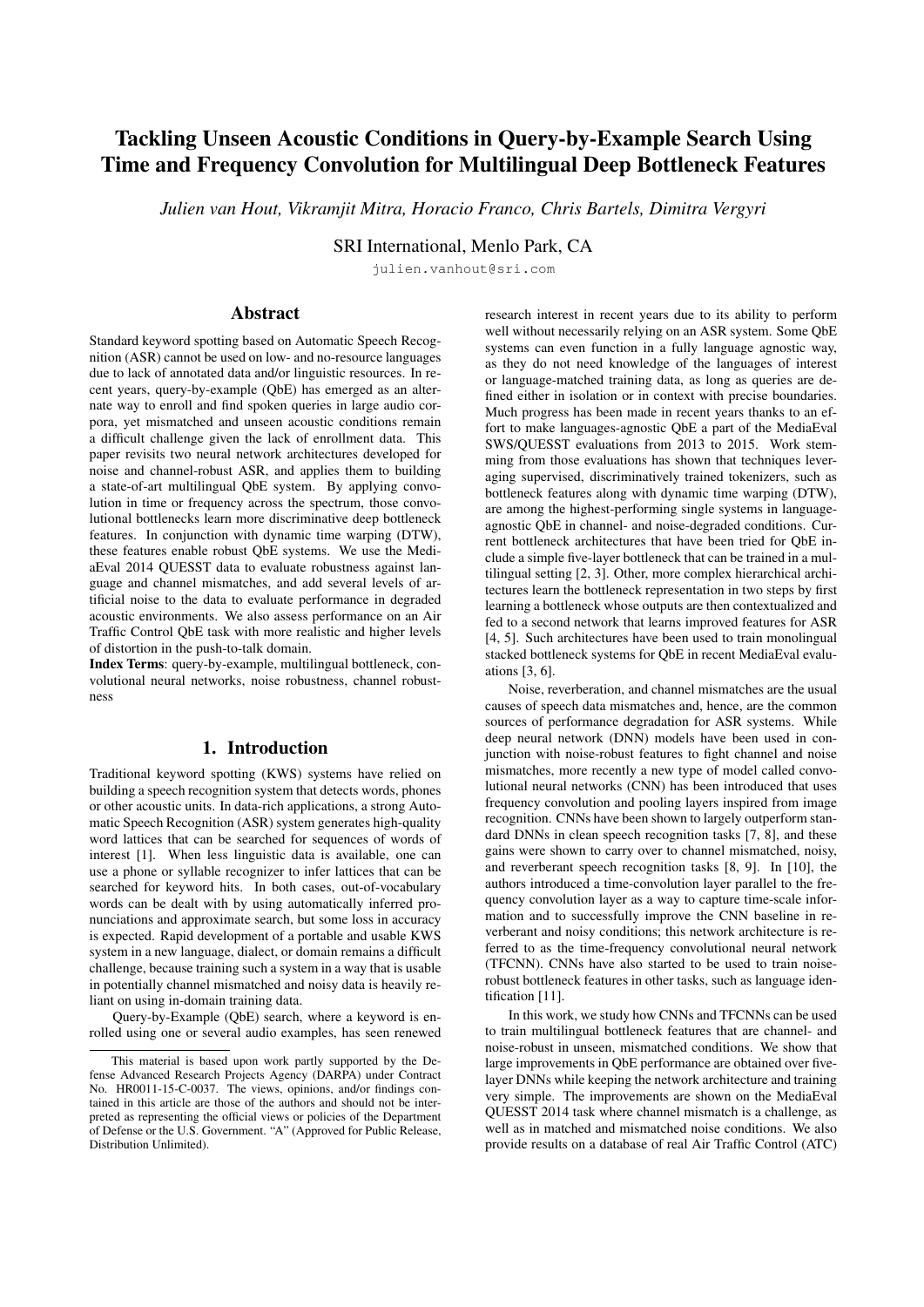communications to show how these systems transpose in real and challenging acoustic conditions. Besides looking at the influence of bottleneck architecture, we also study the influence of other components such as input feature normalization and speech activity detection (SAD).

### 2. CNN and TFCNN bottlenecks

This section describes the CNN and TFCNN architectures and how those were used to train and extract bottleneck features.

The CNN has a single convolutional layer with 200 learnt filters of size 8 that perform convolution across the frequency axis, followed by a max-pooling layer with a pooling size of 3. The pooling layer feeds into five hidden layers of size 1024, except for the 3rd layer of size 60 that is used to extract the bottleneck features.

TFCNNs were found to give better performance [10] compared to their CNN counterparts in clean, noisy and reverberated conditions. The TFCNN architecture is shown in Figure 1. It is similar to [10], where two parallel convolutional layers are used at the input, one performing convolution across time, and the other across the frequency axis of the input filterbank features. In our experiments, we used 75 filters to perform time convolution, and 200 filters to perform frequency convolution. For time and frequency convolution, eight bands were used. A max-pooling over three samples was used for frequency convolution, while a max-pooling over five samples was used for time convolution. The feature maps after both the convolution operations were concatenated and then fed to a fully connected neural net, which had 1024 nodes and five hidden layers, where the 3rd hidden layer consisted of a bottleneck with 60 neurons.

We also trained a simple DNN bottleneck baseline consisting of five hidden layers, with 1024 neurons in each layer and a bottleneck in their 3rd hidden layer that consisted of 60 neurons. All networks were trained with cross-entropy and used sigmoid activations for all hidden layers.



Figure 1: *the TFCNN bottleneck feature extraction pipeline.*

# 3. QbE system

The proposed query-by-example (QbE) system is similar in architecture to the dynamic-time-warping (DTW) single systems described in [6] and follows a simple architecture consisting of four steps: 1) speech activity detection, 2) bottleneck feature extraction, 3) DTW matching, and 4) score normalization.

#### 3.1. Speech activity detection

As other MediaEval performers showed, speech activity detection (SAD) is crucial to obtaining good QbE performance. Not only is SAD needed to remove potential pauses at the start and end of a query utterance, it can also remove intra-word pauses and other non-speech frames due to channel distortions or background noise. In the type of queries used in MediaEval 2014,

where the queries are provided with lose boundaries and are spoken in isolation with a fairly low speaking rate, leading and trailing silences as well as inter-word pauses are especially important to filter out. In other situations, when the query boundaries are precisely set by the user (or obtained from phonetic forced-alignments) and the speaking rate is quite high, SAD may not be as important. In order to assess the impact of SAD, we evaluate two algorithms. Each method generates a SAD score for each frame, and QbE enrollment is performed only using frames above a set threshold, which is optimized for each SAD independently. We tried to apply further smoothing on the SAD scores using median filtering, but the best results were obtained with no smoothing.

### *3.1.1. DNN-CTS-SAD*

This first SAD was developed by SRI under DARPA's RATS (Robust Automatic Transcription of Speech) project. It was trained on 2000 hours of speech from various languages, consisting of clean telephone speech and 7 channels of retransmitted telephone speech from LDC's RATS Speech Activity Detection corpus (LDC2015S02). The scores are produced for each frame by a 3-layer DNN with 500 neurons per layer using contextualized MFCC features with a context of 31 frames. MFCCs themselves are 20-dimensional.

#### *3.1.2. GP-HU-SAD*

This SAD is obtained from BUT's Hungarian phone posteriorgram and was trained on the GlobalPhone training set. We use it for SAD in the same way as in [6], by summing the posteriors of all states associated with non-speech phones in order to obtain the final score.

#### 3.2. Bottleneck feature training

The DNN, CNN, and TFCNN bottleneck networks used for feature extraction were trained in a multilingual fashion using speech material originating from five languages and various datasets: Dari (TransTac); Egyptian Arabic (CALLHOME); English (Fisher); Mandarin (GALE); and Spanish (CALL-HOME). We used the following Babel data releases: Amharic, IARPA-babel307b- v1.0b; and Pashto, IARPA-babel104bv0.4bY. FullLP training sets were used. In total, this data comprised approximately 650 hours of audio data in the five languages. All data was sampled at 8 kHz. Note that neither speaker- nor language-level information was ever used in any of the processing outlined in this work. A universal phone set was created by linguistic experts to map phones from all seven languages to a unified set. Acoustic clustering of triphones was then used to create more than 5,000 senones, which were used as targets for the output layer of a bottleneck network. More details regarding the training material are found in [12].

All of our bottleneck systems were trained using timedomain gammatone filterbank (TDGFB) features. The gammatone filters are auditory inspired and have been shown to perform better than traditional filterbanks on tasks where noise and channel mismatches are an issue, either when used directly for ASR [1] or as features for bottleneck training [13]. The TDGFBs were extracted by using SRI's gammatone filterbank implementation, in which a bank of time-domain gammatone filters consisting of 40 channels was used, with the filters equally spaced on the equivalent rectangular bandwidth (ERB) scale. The TDGFBs consisted of filterbank energies computed over an analysis window of 25.6 ms, at a frame advance of 10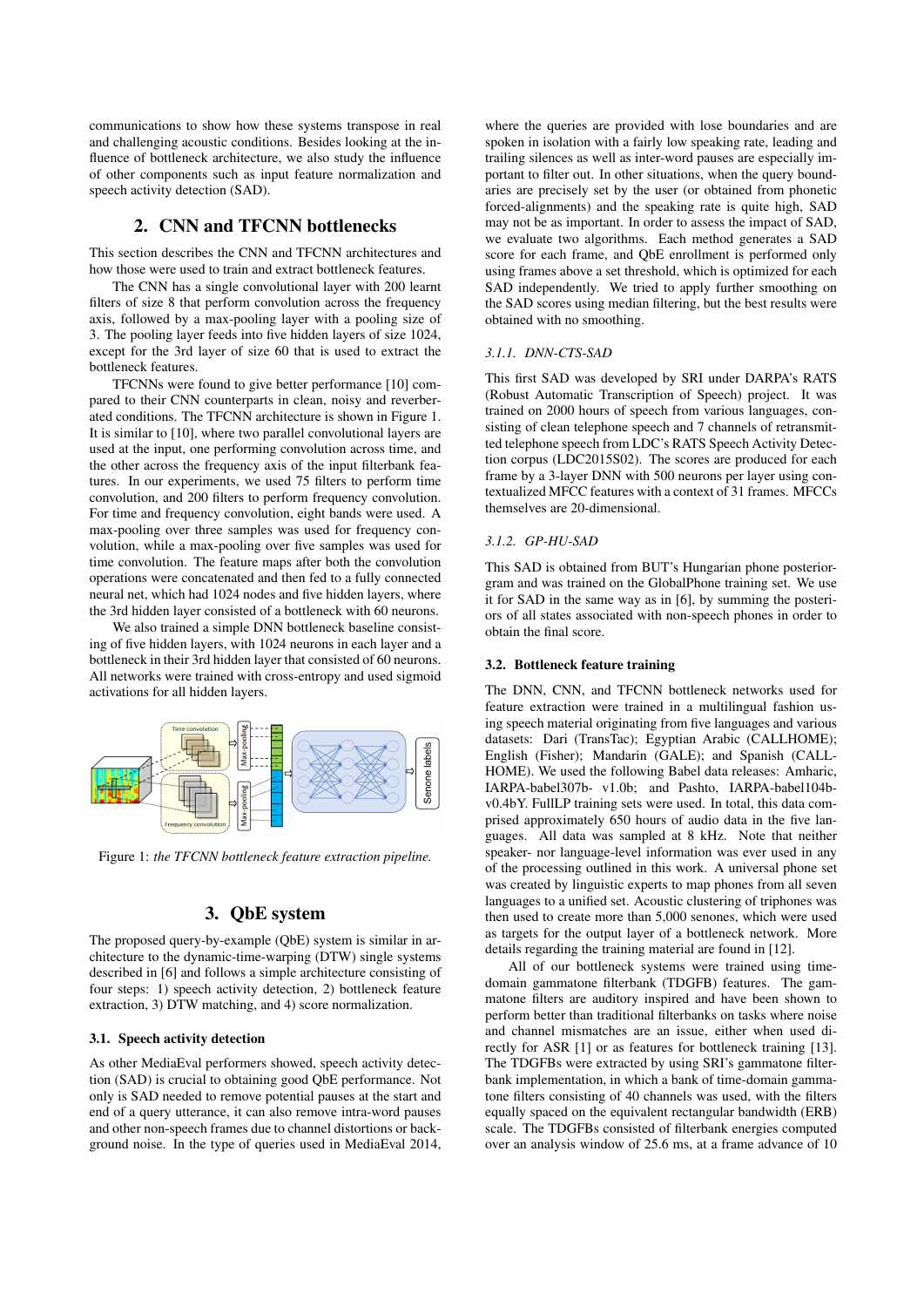ms, with the energies root-compressed using 15th power root followed by an utterance-level mean subtraction across each feature dimension.

To tackle noise and channel mismatch, two different approaches to utterance-level feature normalization were tried on the TDGFB features: spectral mean subtraction (SMS) and spectral mean-variance normalization (SMVN).

#### 3.3. Distance measures

We evaluated several distance measures in order to build the frame-wise distance matrix that we used for DTW search: Euclidean, correlation, cityblock, cosine, dot product, and minus log dot product. Similarly to [6], we found that the cosine distance performed best.

A second dimension that we evaluated was applying transformations to the raw activations from the bottleneck layer, which were extracted before applying the sigmoid. We evaluated several transformations: raw (no transformation), sigmoid, softmax, and 1-sigmoid. We found a consistent gain from using the sigmoid-warped bottleneck activations and therefore use those for the remainder of this paper.

#### 3.4. DTW search

Search was implemented using sub-sequence dynamic time warping (DTW) [14], with the memory-efficient improvements proposed in [15]. The dynamic programming algorithm is succinctly described as follows: we initialized distances to 0 at each frame of the search utterance in order to allow the best paths to start anywhere. Then, we progressively computed the minimum accumulated distance through the joint distance matrix between the query and search utterance. Local path constraints only allowed moving horizontally, vertically, or diagonally by one frame at a time. Path normalization by total path length was applied when making best-path decisions as well as at the end. At each step, the memory-efficient implementation only stored three values: the starting frame, the current path length, and accumulated distance. At the end of the search utterance, we looked for local minima in the normalized accumulated distance of the paths going through the entire query ending at each frame. For each local minimum, we retrieve the stored starting frame for this path. Pairwise comparison of all detections for a particular query enabled merging the detections overlapping by more than 50% by keeping the detection of least normalized distance.

#### 3.5. Score normalization

Since the normalized distance  $D_{norm}$  of any path lies in [0,1], we can map the normalized distance to a detection score S as follows:

$$
S=1-D_{norm}
$$

When plotting these distributions for each query, one finds that although unimodal, the means and variances are highly dependent on each query. Also, because those distributions are not quite Gaussian, but rather actually have a longer tail towards lower scores, using z-normalization is not an optimal way to normalize scores across queries. We tried a simple rank normalization, which maps each distribution to a uniform distribution, but found that the  $m\text{-}norm$  procedure proposed in [6] provided slightly better performance on all metrics of the evaluation data.

# 4. Evaluation Data

In this section, we describe the two benchmarks that were used to run QbE experiments. First, we describe the multilingual cross-channel MediaEval QUESST 2014 task, and how we added artificial noise and reverb to this dataset. Second, we introduce a new QbE benchmark based on English Air Traffic Control speech.

#### 4.1. QUESST 2014

We evaluated our system on the QUESST (QUery by Example Search on Speech Task) track of the MediaEval 2014 evaluation [16]. This task is particularly interesting because of the many languages involved and the channel mismatches introduced by using of various corpora and recording conditions. We enrolled using the set of 307 dev queries that qualified as "T1" queries during the evaluation, meaning that they needed to exactly match the reference. Approximate matching queries "T2" and "T3" were not the focus of this study. All queries were telephone recorded and do not overlap with the corpora used in testing, simulating a real-world scenario of channel, speaker and domain mismatch. Each word in a query had at least four phonemes, and no other information (e.g., language tag) was provided. We tested on the 23 hours of audio that comprise the search corpus. More details, as well as a breakdown of the different languages, is be found in Table 1.

Table 1: *The QUESST 2014 evaluation setup consists of six European languages. We evaluated only on DEV queries with exact matching (T1 queries)*

| Language      | Search<br>(minutes) | Search<br>Domain       | Num.<br><b>Oueries</b> |  |
|---------------|---------------------|------------------------|------------------------|--|
| Albanian      | 127                 | read                   | 20                     |  |
| <b>Basque</b> | 192                 | broadcast              | 16                     |  |
| Czech         | 237                 | conversational         | 77                     |  |
| NN-English    | 273                 | <b>TED<sub>x</sub></b> | 46                     |  |
| Romanian      | 244                 | read                   | 46                     |  |
| Slovak        | 312                 | parliamentary          | 102                    |  |
| Total (dev)   | 1385                | mixed                  | 307                    |  |

The primary metric for this evaluation was  $C_{nxe}$ , which measure the information brought in by the system as well as the quality of calibration of the scores. A  $C_{nxe}$  of 0 shows that the system has perfect information, while a  $C_{nxe}$  of 1 or more shows a non-informative or mis-calibrated system. Since this metric measures score calibration and we did not focus on calibration for this work, we only report  $minC_{nxe}$  which is computed over the best-possible linear transformation of our system's scores for this set.

To assess the performance of our approach under noisier conditions than provided in the above dataset, we added noise to each of the query and search waveforms. Fourteen different noise types (such as babble, factory noise, traffic noise, highway noise, crowd noise, etc.) were added with a signal-to-noise ratio (SNR) between 10 to 80 dB. These new enrollment and test conditions are referred to here as  $noisy1$ . In addition, we wanted to assess robustness against noise types different than those used in the noisy data set mentioned above. These consisted of more non-stationary animal noises such as cricket chirping, dog barking, etc., and were added with a SNR between 10 to 60 dB to the query data only. This enrollment condition is referred to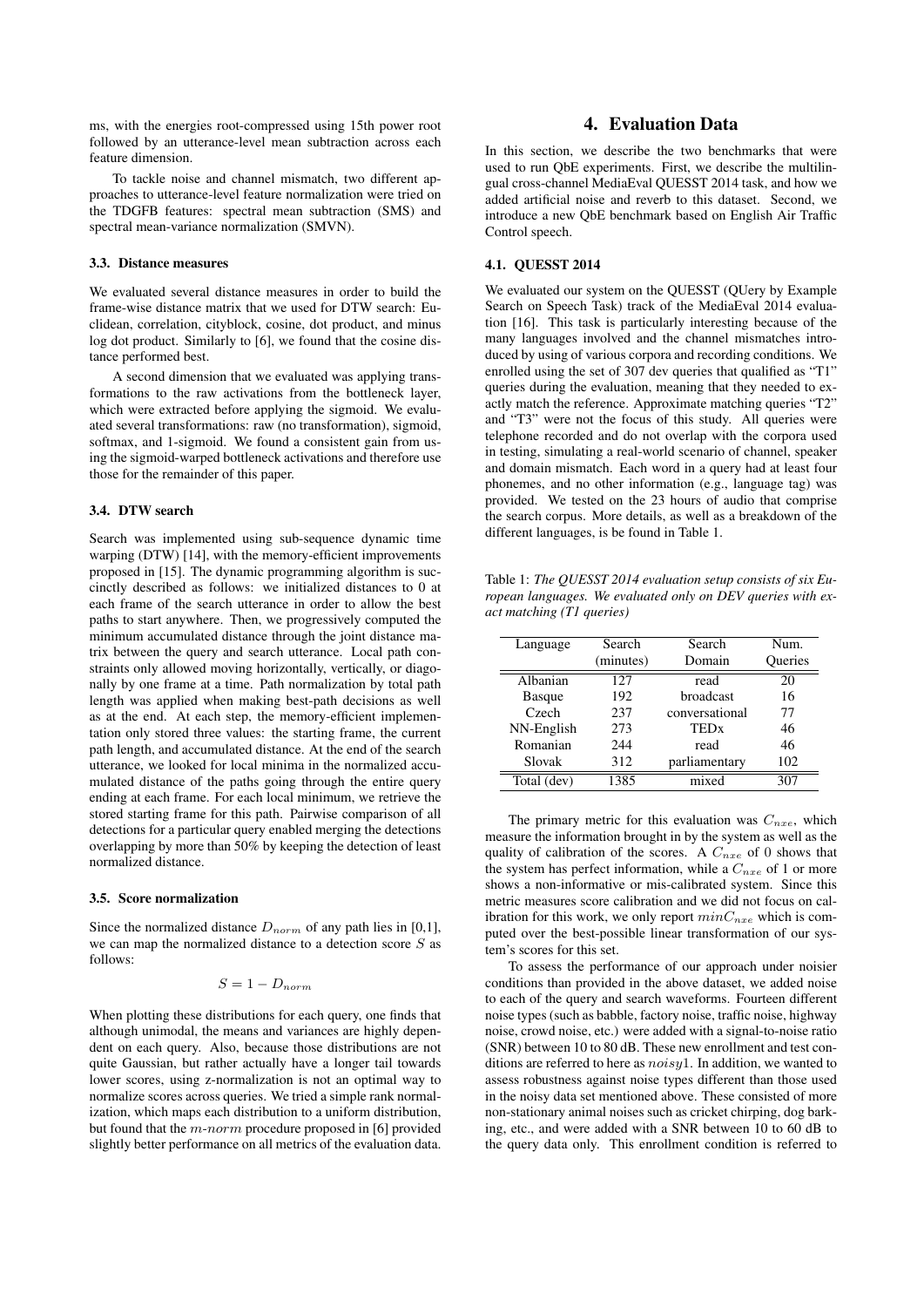as noisy2. This test set was created to assess the generalization capability of the proposed QbE approach presented in this work. The original MediaEval data is referred to as clean. For this study, we evaluated both matched and mismatched enrollment and test scenarios, with clean queries used to enroll and tested against noisy search data, and vice-versa.

### 4.2. Air Traffic Control

We use the Air Traffic Control (ATC) database [17] to provide a second benchmark for QbE in more realistic and challenging acoustic conditions. This database includes English radiowave voice communication traffic between various controllers and pilots at three US airports, and was initially released as a benchmark for ASR under LDC catalog number LDC94S14A.

We split the data into two parts: the first part was used for query enrollment while the second was used for search. A total of 167 frequent query n-grams were selected (e.g. "join the localizer", "maintain three thousand", etc.), and forced alignment was used to obtain word-level alignments for enrollment and ground-truth to evaluate QbE search. Each query had an average of 20 examples available for enrollment, but only one example per query was used for enrollment within the scope of this paper. Follow-up work will evaluate the impact of using multiple queries. The nature of extracting queries in-sentence from automatic alignments leads to queries with no leading or trailing silences.

The original utterances from the ATC data were either spoken by tower controllers (32 distinct speakers) or by airline pilots (283 distinct speakers). While both have a significant degree of degradation and acoustic variation, the latter is of particularly low degree of intelligibility due to the distance between the plane and the receiver, engine noise, weather, nonnative speech, breathing from the pilot into the microphone, etc. Also, due to the nature of Air Traffic conversations, the rateof-speech is quite high and intra-word pauses are very short to non-existent throughout this corpus. In the following sections, we refer to three different evaluation scenarios as follows:

ATC test 1 Enroll and test on controller speech

ATC test 2 Enroll and test on pilot speech

ATC test 3 Enroll on pilot speech, test on controller speech

These will allow to evaluate how algorithms respond to varying degrees of distortions and enrollment/test mismatches.

# 5. Results and Discussion

In this section, we present the results of our proposed QbE system using TFCNN bottlenecks compared to baselines using DNN and CNN bottleneck features. We also present the effects of using different normalizations on the feature side in order to fight mismatch between training, query enrollment, and search. Finally, we present results assessing the effect of SAD on the two QbE benchmarks.

#### 5.1. Bottleneck architecture and normalization

Results for the original and renoised experiments using the MediaEval 2014 database are shown in Figure 2 for the DNN and TFCNN systems, as well as the impact of using SMS and SMVN normalization. In the clean/clean condition, which is similar to the T1 dev track of the QUESST 2014 evaluation, we show that using a TFCNN bottleneck architecture

achieved a significant improvement over a simple DNN bottleneck, as  $minC_{nxe}$  was reduced by 15.3% absolute (from 58%) to 42.7%) in the SMVN case.



Figure 2: minCnxe *of various bottleneck architectures using SMS and SMVN normalizations on clean and renoised conditions from the QUESST 2014 task on T1 dev queries. Results obtained using DNN-CTS-SAD to trim the queries.*

It is also apparent that for all enrollment/test conditions, using SMS for feature normalization performed reliably better than SMVN. This seems especially true for the TFCNN. The only two exceptions to this observation are the clean/clean and noisy2/clean conditions, where SMVN offered a slight advantage over SMS.



Figure 3: minCnxe *of various bottleneck architectures on clean and renoised conditions from the QUESST 2014 task on T1 dev queries. Results obtained using DNN-CTS-SAD to trim the queries.*

In Figure 3, we compare the DNN, CNN, and TFCNN architectures for bottleneck extraction and their performance on the QbE evaluation task. We only show the experiments using SMS, as this normalization performed better or equally well for all networks compared to the SMVN normalization. While in matched clean conditions, the CNN and TFCNN performed equally well, we see that in matched and mismatched noisy conditions the TFCNN offered a small yet reliable advantage over the CNN architecture. These gains ranged from 0.84% relative for the noisy2/clean condition, to 5.45% for the matched noisy1/noisy1 condition. The gains over the standard DNN architecture were of 18.77% on average and were quite consistent across all conditions.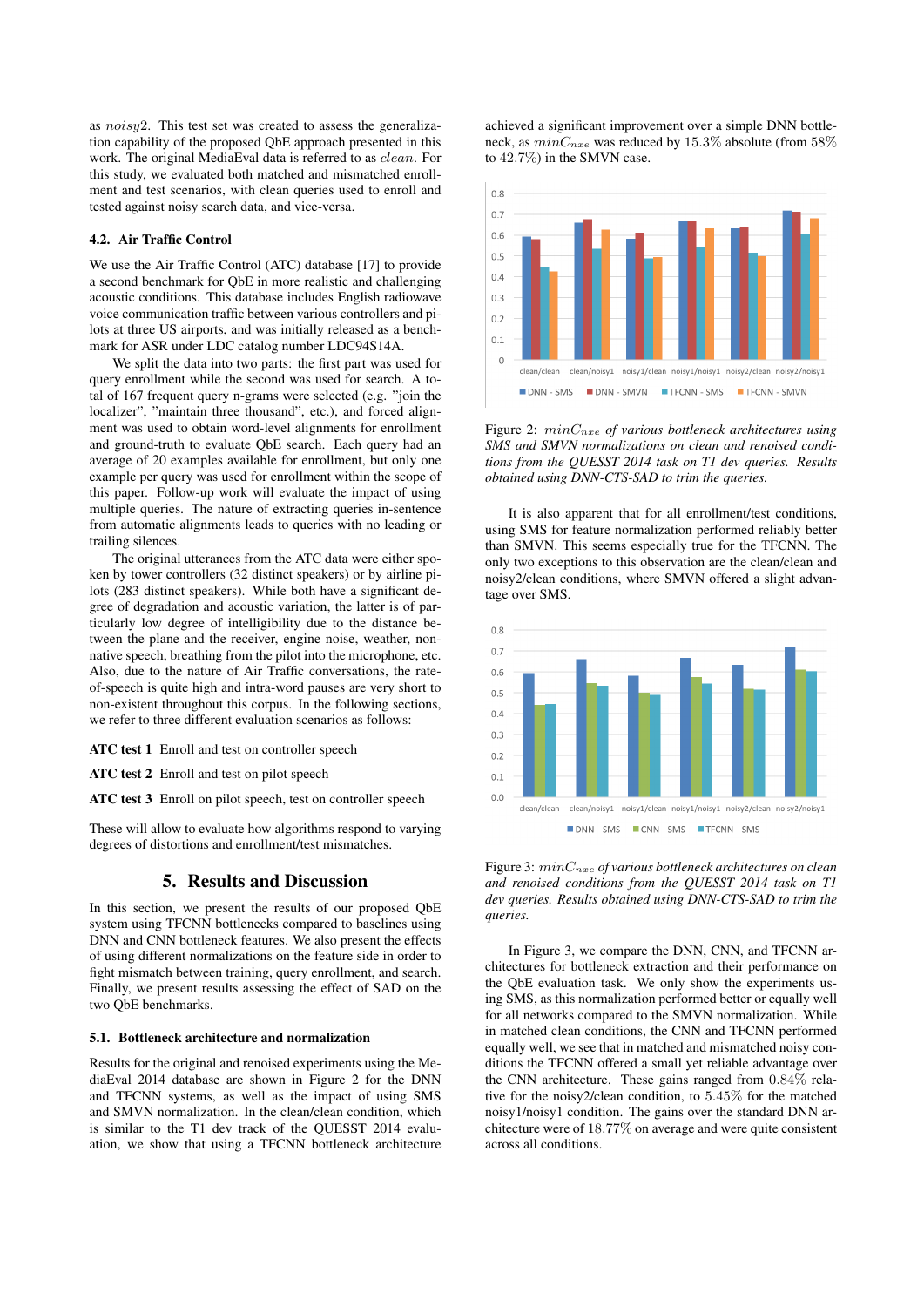

Figure 4: *QbE performance of various bottleneck architectures and normalization techniques on the ATC dataset. Results obtained using DNN-CTS-SAD to trim the queries. The three different test conditions refer to the enrollment and test sets defined in Section 4.2.*

Also in Figure 3, we observe that added noise reliably degraded performance, especially less stationary noises as were added in the *noisy*2 condition. Also, as a reminder, in none of these cases where the bottleneck networks retrained on those noises, as those were only applied on the enrollment and test data from MediaEval. It is therefore reassuring to see that the proposed CNN and TFCNN bottleneck architectures performed well above the standard DNN in cases of true unseen acoustic conditions.

On the Air Traffic Control dataset, we show results in the form of a Precision/Recall curve, which allows to look at various operating points at once while being more readable than other representations such as traditional DET curves. The performance of different neural network architectures and feature normalization are shown in Figure 4.

We first find that SMS normalization consistently outperforms SMVN normalization by a large margin and over all operating points. This finding confirms the preliminary conclusions on QUESST14 established earlier in this section. Then, we find that the CNN and TFCNN systems with SMS offer large gains in performance over the traditional DNN SMS bottleneck system, thus confirming that convolutional layers provide a considerable advantage when training bottleneck networks. Interestingly, we find that while the TFCNN and CNN perform very similarly in test condition 1, the CNN seems to consistently outperform the TFCNN by a small yet consistent margin when moving to test cases 2 and 3. The latter conditions introduced some large acoustic distortions due to speech transmitted from the planes, which is a true mismatch to the training data used to train the bottlenecks. Contrary to our findings on the augmented noise and reverb data QUESST14 data, it looks like the TFCNN doesn't generalize as well as the CNN on this type of unseen distortions. This adds to previous findings [10] where the TFCNN was found to perform particularly well on seen and unseen noisy and reverb data, but had never been tested on unseen, real radio transmissions. An interesting follow-up experiment to see if the TFCNN can learn the range of distortions seen in radio would be to retrain the bottleneck systems by adding similar radio data during training.

#### 5.2. Impact of speech activity detection

In Table 2 we evaluate the impact of SAD on the QUESST14 T1 task. We observe a consistent gain from using SAD over not using SAD, and out of the two SAD compared, GP-HU-SAD obtains the best performance. As a reminder, both SADs have had their thresholds optimized independently. For the GP-HU-SAD the optimal threshold on the sum of speech posteriors was found to be 0.97, therefore any frame with score less than 0.97 was discarded. This is quite a high bar and probably a consequence of the relatively clean conditions of the data, and the types of artifacts (presence of telephone 'clicks' and pauses) which the SAD was trying to remove. The reason why the phonetic recognition-based SAD outperforms the DNN-based SAD is unclear, but we have a few hypotheses. It could be that the data used in training the GP-HU-SAD system is a closer match to the QUESST14 data. It could also be that because the GP-HU-SAD system stems from a phonetic recognizer where precise detection boundaries are important, it is giving more precise start and end times for speech and non-speech when used as a SAD. Conversely, the DNN-based SAD was developed to find coarse speech regions and is typically evaluated with a significant tolerance around the speech/non-speech boundaries. While we didn't apply any smoothing to the posteriors, which we found worked best for QbE, this may not be enough since the system itself was trained on annotations which didn't include precise boundaries.

As a comparison point with other state-of-art systems, our result of 37.1% in  $minC_{nxe}$  can be directly compared to the 42.5% obtained by the winning group of the MediaEval QUESST 2014 evaluation on their best single-system "GP CZ BN", as can be seen in Table 2 of their paper [6]. Their system also uses the GP-HU-SAD and is very similar to the proposed in architecture, but instead of our multilingual CNN bottleneck used a mono-lingual stacked bottleneck trained with 20 hrs. of Czech-only data. It is worth noting that the authors of [6] report a  $minC_{nxe}$  of 37.6% once this single system is calibrated using query-utterance and language-id side information, something that wasn't implemented in the proposed system to avoid tuning to a specific database.

Table 2: *Impact of SAD on the TFCNN-SMS QbE system on the QUESST2014 dev set using T1 queries. Comparison with other state-of-the-art systems.*

| System                    | $minC_{nxe}$ | $max$ TWV |  |
|---------------------------|--------------|-----------|--|
| no SAD                    | 0.514        | 0.566     |  |
| DNN-CTS-SAD               | 0.421        | 0.611     |  |
| <b>GP-HU-SAD</b>          | 0.371        | 0.665     |  |
| GP CZ BN [6]              | 0.425        |           |  |
| GP CZ BN + sideinfo $[6]$ | 0.376        |           |  |

In Table 3 we look at the impact of SAD on QbE performance on the shorter and more distorted queries found in the ATC dataset. We apply both SADs over a wide range of thresh-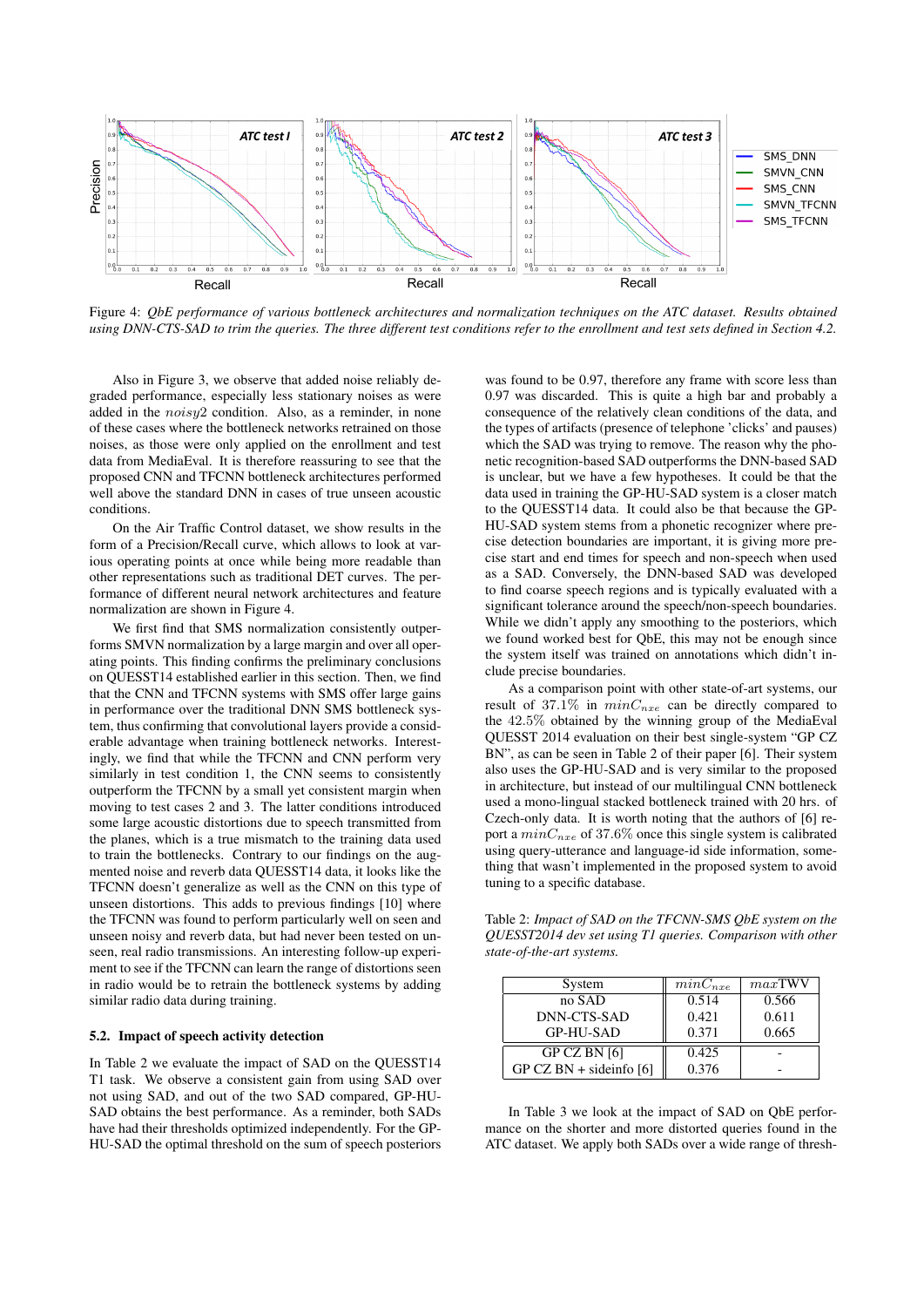Table 3: *Impact of SAD on the CNN-SMS QbE system on the ATC dataset. The three different test conditions refer to enrollment and test data types, as defined in Section 4.2. The metric is Precision at two different Recall rates: 30% and 70%.*

| <b>SAD</b>       | Threshold | <b>ATC Test 1</b> |           | <b>ATC Test 2</b> |           | <b>ATC Test 3</b> |           |
|------------------|-----------|-------------------|-----------|-------------------|-----------|-------------------|-----------|
|                  |           | $P@R=30%$         | $P@R=70%$ | $P@R=30%$         | $P@R=70%$ | $P@R=30%$         | $P@R=70%$ |
| no SAD           | n/a       | 0.80              | 0.50      | 0.70              | 0.21      | 0.73              | 0.23      |
| DNN-CTS-SAD      |           | 0.79              | 0.50      | 0.69              | 0.18      | 0.72              | 0.22      |
|                  | 2         | 0.79              | 0.49      | 0.68              | 0.18      | 0.71              | 0.23      |
|                  | 2.5       | 0.79              | 0.49      | 0.68              | 0.16      | 0.71              | 0.23      |
|                  | 3         | 0.78              | 0.48      | 0.70              | 0.16      | 0.70              | 0.22      |
|                  | 3.5       | 0.77              | 0.45      | 0.63              | 0.15      | 0.66              | 0.20      |
| <b>GP-HU-SAD</b> | 0.95      | 0.68              | 0.29      | 0.47              | n/a       | 0.50              | 0.09      |
|                  | 0.9       | 0.71              | 0.35      | 0.48              | 0.07      | 0.54              | 0.11      |
|                  | 0.7       | 0.76              | 0.41      | 0.57              | 0.11      | 0.64              | 0.16      |
|                  | 0.5       | 0.79              | 0.45      | 0.59              | 0.12      | 0.69              | 0.20      |
|                  | 0.3       | 0.79              | 0.46      | 0.64              | 0.14      | 0.69              | 0.20      |
|                  | 0.1       | 0.79              | 0.48      | 0.68              | 0.16      | 0.72              | 0.21      |

olds and find that no threshold provides a consistently better level of performance over using no SAD at all. It is worth noting that while the GP-HU-SAD was trained on clean telephone only, the DNN-CTS-SAD was trained on telephone speech retransmitted radio channels meant to simulate a subset of radio distortions but was still unable to consistently outperform using no SAD. This is likely due to the fast rate of speech found in this corpus, as well as the precise boundaries provided by queries extracted from within a sentence.

Future work will look at how augmentation and adaptation can help improve performance of bottleneck networks in specific target conditions with limited to no annotated in-domain data. The authors would also like to compare and combine the proposed convolutional bottleneck network architectures with more complex two-step hierarchical bottleneck architectures, such those as described in [4, 5].

### 6. Conclusions

In this paper, we presented two simple bottleneck architectures previously used in ASR and showed how they are applicable to DTW-based QbE in unseen and challenging acoustic conditions. We evaluated the performance of the proposed architecture on the MediaEval QUESST 2014 QbE task as well as on Air Traffic Control data, and showed that these architectures outperformed standard DNN bottlenecks over a variety of matched and mismatched enrollment and test conditions. We also showed that in some unseen noisy and reverberated conditions, the time convolution in the TFCNN architecture can provide some gain over the standard CNN architecture, but that those gains don't hold on unseen radio data such as seen in the ATC testbed. Finally, we provided insights over featurelevel normalization and showed that spectral mean subtraction is more robust than mean-variance normalization over the range of test conditions.

### 7. References

- [1] J. van Hout, V. Mitra, Y. Lei, D. Vergyri, M. Graciarena, A. Mandal, and H. Franco, "Recent improvements in SRI's keyword detection system for noisy audio," in *Proc. Interspeech 2014, Singapore*, 2014.
- [2] K. Veselý, M. Karafiát, F. Grézl, M. Janda, and E. Egorova, "The language-independent bottleneck features," in *IEEE Spoken Language Technology Workshop (SLT)*, Dec 2012, pp. 336–341.
- [3] J. Hou, V. T. Pham, C.-C. Leung, L. Wang, H. Xu, H. Lv, L. Xie, Z. Fu, C. Ni, X. Xiao, H. Chen, S. Zhang, S. Sun, Y. Yuan, P. Li, T. L. Nwe, S. Sivadas, B. Ma, C. E. Siong, and H. Li, "The NNI Query-by-Example system for MediaEval 2015," in *MediaEval*, 2015.
- [4] F. Grézl and M. Karafiát, "Hierarchical neural net architectures for feature extraction in ASR," in *INTERSPEECH*, 2010.
- [5] K. Veselý, M. Karafiát, and F. Grézl, "Convolutive bottleneck network features for LVCSR," in *2011 IEEE Workshop on Automatic Speech Recognition Understanding*, Dec 2011, pp. 42–47.
- [6] I. Szöke, M. Skácel, L. Burget, and J. Černockỳ, "Copingwith channel mismatch in query-by-example-but quesst 2014," in *Acoustics, Speech and Signal Processing (ICASSP), 2015 IEEE International Conference on*. IEEE, 2015, pp. 5838–5842.
- [7] T. N. Sainath, A. r. Mohamed, B. Kingsbury, and B. Ramabhadran, "Deep convolutional neural networks for LVCSR," in *2013 IEEE International Conference on Acoustics, Speech and Signal Processing*, May 2013, pp. 8614–8618.
- [8] O. Abdel-Hamid, A. r. Mohamed, H. Jiang, and G. Penn, "Applying convolutional neural networks concepts to hybrid NN-HMM model for speech recognition," in *2012 IEEE International Conference on Acoustics, Speech and Signal Processing (ICASSP)*, March 2012, pp. 4277–4280.
- [9] V. Mitra, W. Wang, H. Franco, Y. Lei, C. Bartels, and M. Graciarena, "Evaluating robust features on deep neural networks for speech recognition in noisy and channel mismatched conditions," in *Proc. Interspeech 2014, Singapore*, 2014.
- [10] V. Mitra and H. Franco, "Time-frequency convolutional networks for robust speech recognition," in *Proc. 2015 IEEE Automatic Speech Recognition and Understanding Workshop*, 2015.
- [11] S. Ganapathy, K. Han, S. Thomas, M. Omar, M. V. Segbroeck, and S. S. Narayanan, "Robust language identification using convolutional neural network feature," in *Proc. Interspeech 2014, Singapore*, 2014.
- [12] C. Bartels, W. Wang, V. Mitra, C. Richey, A. Kathol, D. Vergyri, H. Bratt, and C. Hung, "Toward human-assisted lexical unit discovery without text resources," in *2016 IEEE Spoken Language Technology Workshop (SLT)*, Dec 2016, pp. 64–70.
- [13] J. Qi, D. Wang, J. Xu, and J. Tejedor, "Bottleneck features based on gammatone frequency cepstral coefficients," in *Proc. Interspeech*, F. Bimbot, C. Cerisara, C. Fougeron, G. Gravier, L. Lamel, F. Pellegrino, and P. Perrier, Eds. ISCA, 2013, pp. 1751–1755.
- [14] M. Muller, *Information Retrieval for Music and Motion*. Springer-Verlag, 2007.